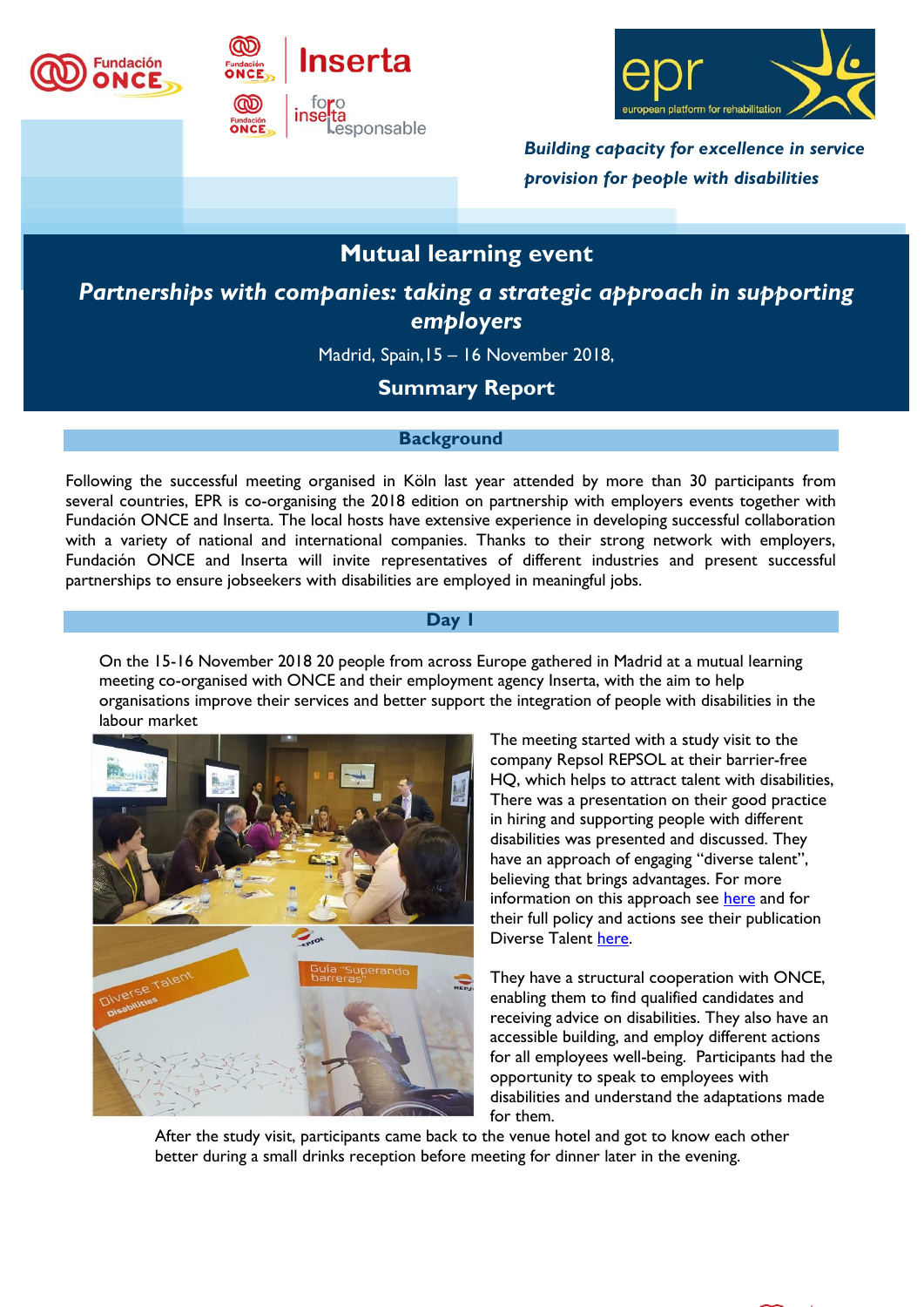#### **Day 2**

**Institutional Welcome and presentation of ONCE Foundation/Inserta Empleo.** Sabina Lobato and Virginia Carcedo presented themselves and the organisation. ONCE Foundation and INSERTA are part of the ONCE Social Group. **Inserta** is the employment agency, officially recognised by the government, and is actually bigger than the public employment agency. They approach companies from many different angles, trying to meet their needs in the disability field, as a way to open a first communication channel or relationship, and build upon that. For instance, helping them in the firstly with the accessibility of their facilities, with workplace adjustment, with their websites etc., and address employment as the next step. The idea is to build strong and long-lasting relationships with them. **Fora Inserta** is a learning forum for companies employing people with disabilities.

They also co-create solutions with other organisations representing people with a disability. In their experience, companies are not aware of the talent of people with disabilities and the people themselves are not aware of their disabilities. They recently launched a campaign aimed at young people called Don't Give Up and give grants to young people with disabilities to study. They organise training programmes including soft skills, and their partnerships with companies enable them to build training around company needs.

As there were a number of participants new to EPR Laura Jones, EPR Secretary General, presented EPR's activities related to employment. More information can be found [here](https://www.epr.eu/what-we-do/policy-analysis/employment-and-skills/) (policy) and under [events.](https://www.epr.eu/event/)

Two panel discussions were organized on day 2, engaging with employers and with people with different disabilities.

In the employers' panel, Ana Millan from Accenture, Esther Fernandez from KMPG and Ignacio Velo from Ilunion took part. KPMG has the strategic objective to bring the company abilities that helps their business grow – they see a diverse workforce as win-win. Ilunion is a chain of social enterprises which is part of ONCE, employing 40% people with a disability and 53% women. They also promote diversity throughout their value chain of suppliers.

Accenture talked about the changes the digital transformation will bring, even soft skills will be digitalised. They have training modules in 4 languages and promote immersive learning and training people on the job. Ms Millan spoke about the need for organisations to understand the language of business and be flexible in their support and training as needs change, and internal training can be most relevant.

Companies need professionals and productivity. Organisations can challenge the status quo; offer a different view. Participants were told not to get discouraged, show confidence in dealing with companies and build relationships with them. It takes time to find the first entry into a company, often longer for a big company. In big companies they often need to have a strategy in place and have people across the whole company. Checking if a company is a member of the International Labour Organisation (ILO) Global Disability Network would indicate an international policy of promoting employment of people with a disability. Some companies have their own Foundations – it can be a good place to start with them. CSR policies can be a good entry but it is often difficult to find the right person. If a company has won some kind of award in any kind of staffing related issue that shows an interest in development and potentially in disability – organisations can look for a hook. Some companies might offer pro bono services to non-profits – this can be a good way of making first contact with a company. Companies may change priorities which may mean less interest in employment of people with disabilities, so the relationship needs to be strong.